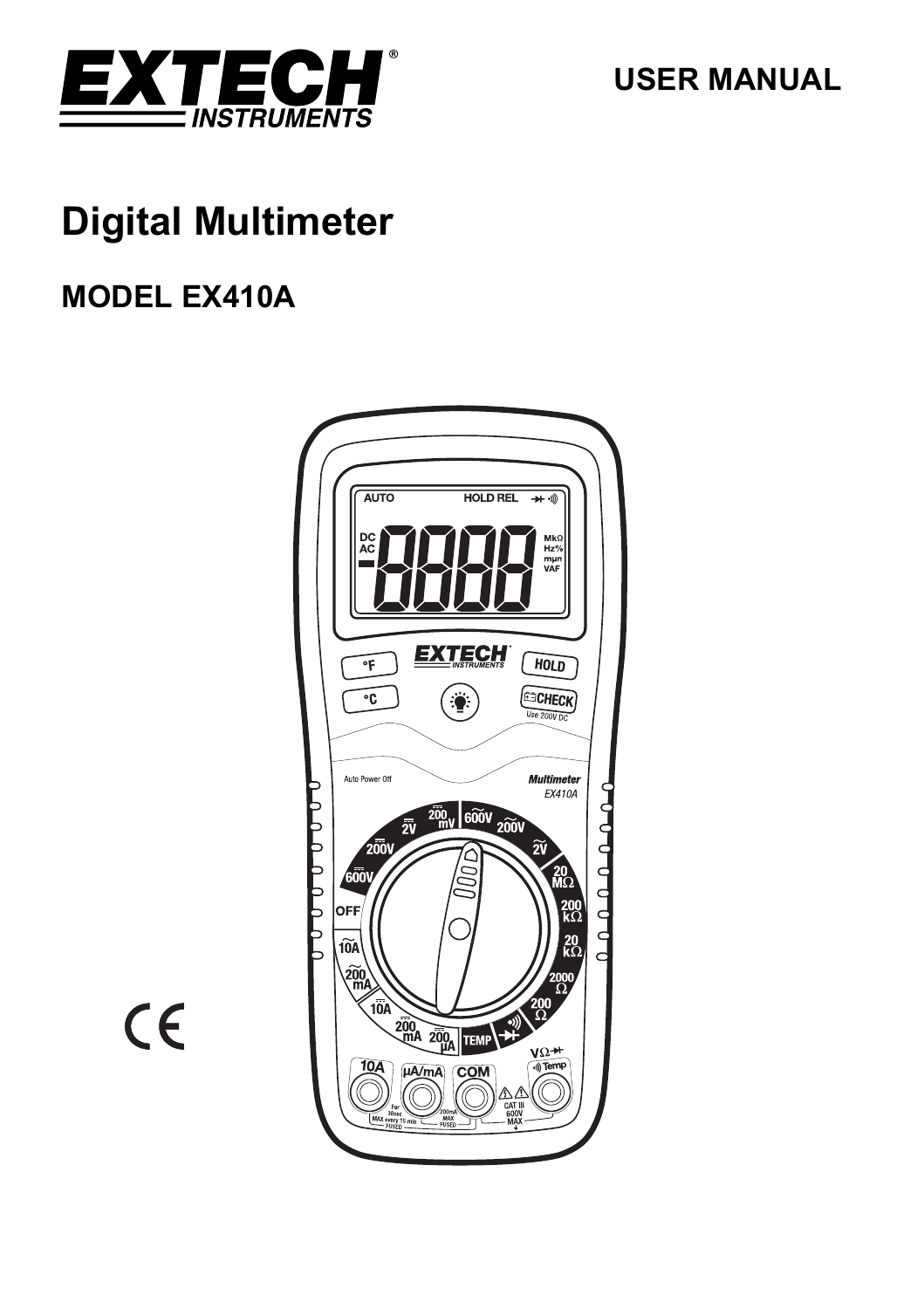## *Introduction*

Congratulations on your purchase of the Extech EX410A Multimeter. This meter measures AC/DC Voltage, AC/DC Current, Resistance, Diode Test, and Continuity plus Thermocouple Temperature. This device is shipped fully tested and calibrated and, with proper use, will provide years of reliable service. Please visit our website (www.extech.com) to check for the latest version of this User Guide, Product Updates, additional user manual languages, and Customer Support.

## *Safety*

## **International Safety Symbols**



This symbol, adjacent to another symbol or terminal, indicates the user must refer to the manual for further information.

This symbol, adjacent to a terminal, indicates that, under normal use, hazardous voltages may be present

Double insulation



This **WARNING** symbol indicates a potentially hazardous situation, which if not avoided, could result in death or serious injury.

This **CAUTION** symbol indicates a potentially hazardous situation, which if not avoided, may result damage to the product.

This symbol advises the user that the terminal(s) so marked must not be connected to a circuit point at which the voltage with respect to earth ground exceeds (in this case) 600 VAC or VDC.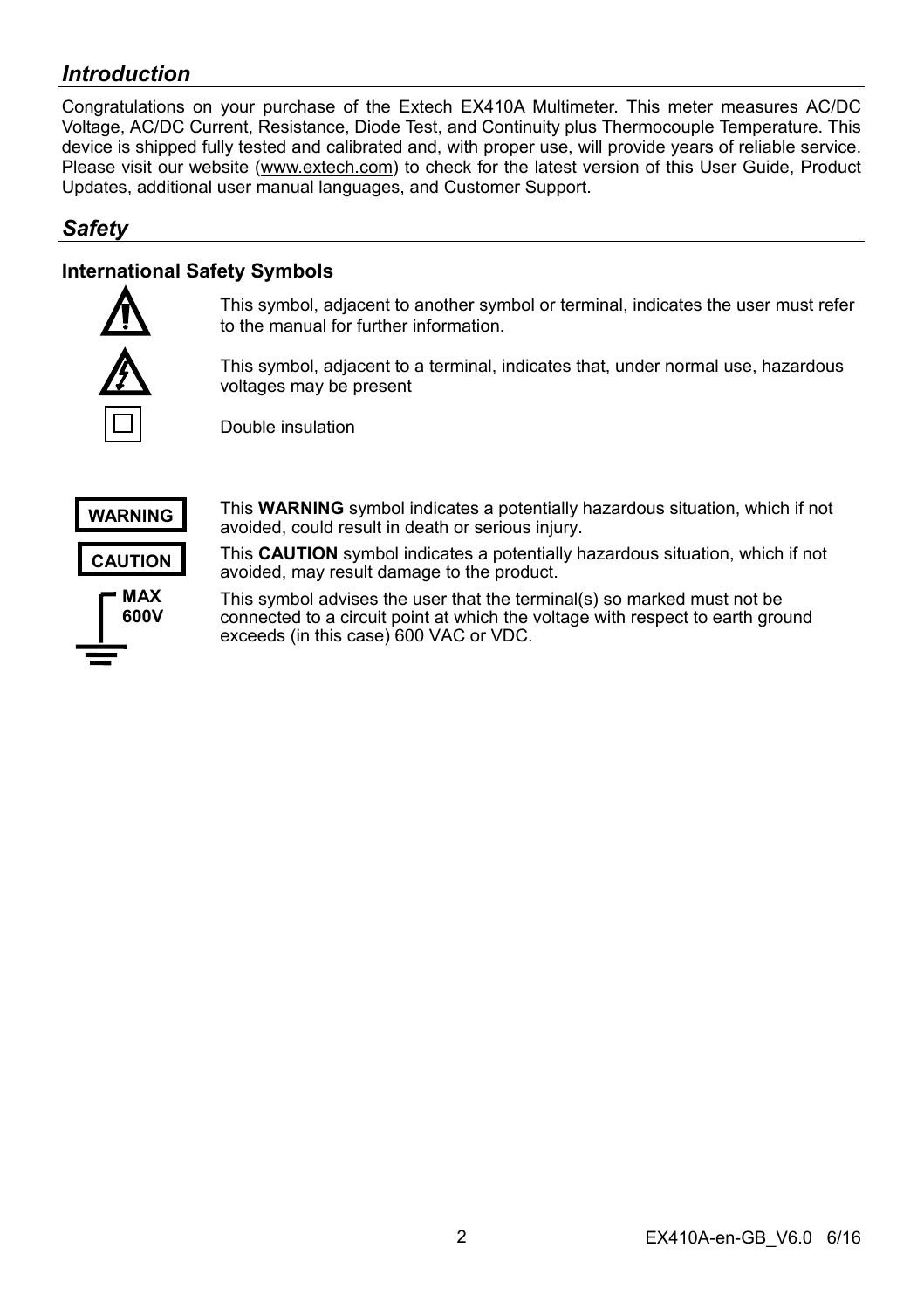## **CAUTIONS**

- Improper use of this meter can cause damage, shock, injury or death. Read and understand this user manual before operating the meter.
- Always remove the test leads before replacing the battery or fuses.
- Inspect the condition of the test leads and the meter itself for any damage before operating the meter. Repair or replace any damage before use.
- Use great care when making measurements if the voltages are greater than 25VAC rms or 35VDC. These voltages are considered a shock hazard.
- Warning! This is a class A equipment. This equipment can cause interference to devices in the home; in this case the operator can be required to carry out adequate measures to prevent interference.
- Always discharge capacitors and remove power from the device under test before performing Diode, Resistance or Continuity tests.
- Voltage checks on electrical outlets can be difficult and misleading because of the uncertainty of connection to the recessed electrical contacts. Other means should be used to ensure that the terminals are not "live".
- If the equipment is used in a manner not specified by the manufacturer, the protection provided by the equipment may be impaired.
- This device is not a toy and must not reach children's hands. It contains hazardous objects as well as small parts that children could swallow. In case a child swallows any of the parts, please contact a physician immediately.
- Do not leave batteries and packing material unattended; they can be dangerous for children.
- In case the device is going to be unused for an extended period of time, remove the batteries to prevent them from draining.
- Expired or damaged batteries can cause cauterization on contact with skin. Always use suitable hand protection.
- See that the batteries are not short-circuited. Do not throw batteries into fire.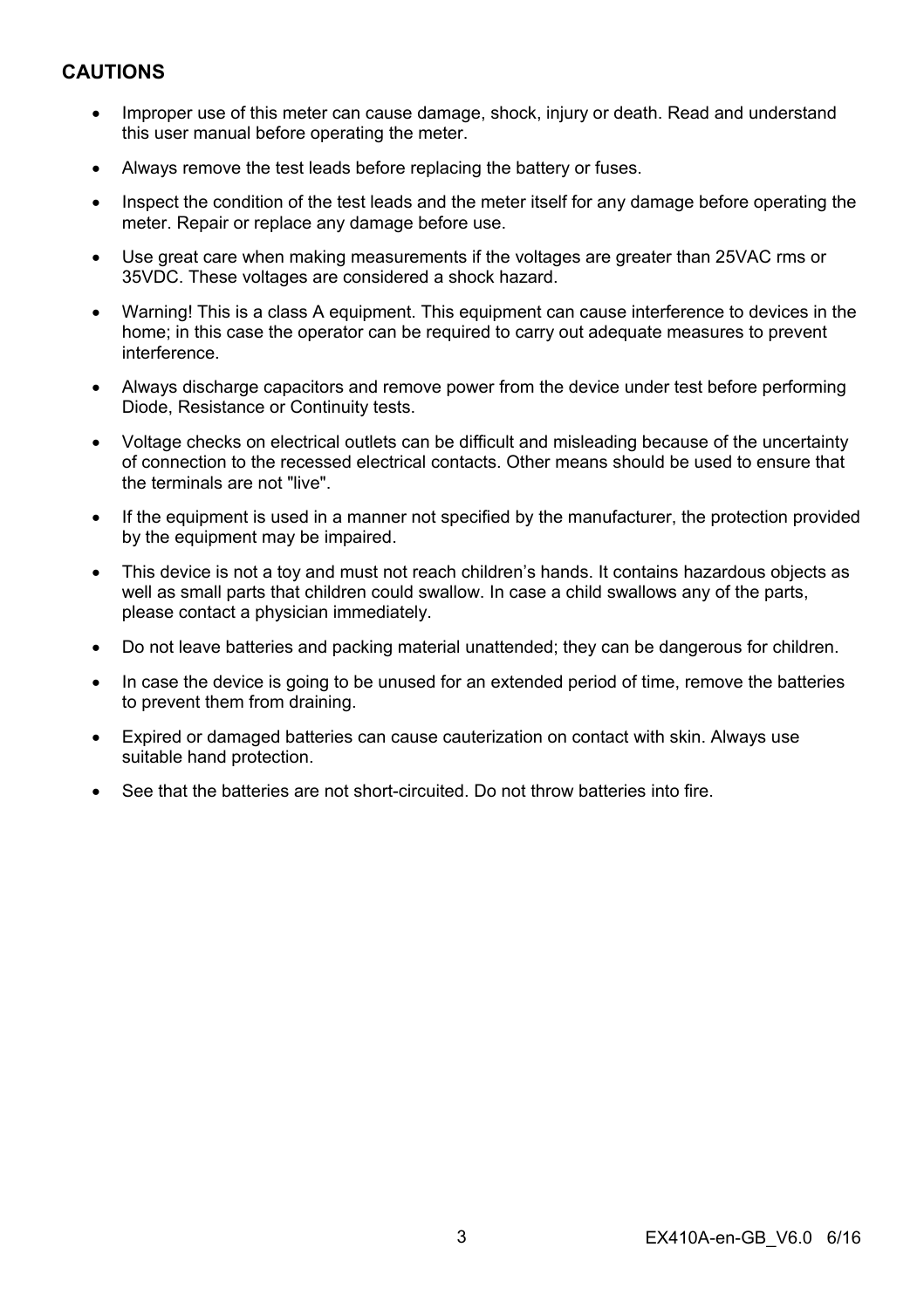#### **OVERVOLTAGE CATEGORY III**

This meter meets the IEC 61010-1 (2010)  $3<sup>rd</sup>$  edition standard for OVERVOLTAGE CATEGORY III. Cat III meters are protected against overvoltage transients in fixed installation at the distribution level. Examples include switches in the fixed installation and some equipment for industrial use with permanent connection to the fixed installation.

#### **SAFETY INSTRUCTIONS**

This meter has been designed for safe use, but must be operated with caution. The rules listed below must be carefully followed for safe operation.

1. **NEVER** apply voltage or current to the meter that exceeds the specified maximum:

| Input Protection Limits |                                                             |  |  |
|-------------------------|-------------------------------------------------------------|--|--|
| <b>Function</b>         | Maximum Input                                               |  |  |
| IVDC or VAC             | 600V DC/AC, 200Vrms on 200mV range                          |  |  |
| mA DC                   | 200mA 600V fast acting fuse                                 |  |  |
| A DC                    | 10A 600V fast acting fuse (30 seconds max every 15 minutes) |  |  |
| <b>Ohms, Continuity</b> | 250Vrms for 15sec max                                       |  |  |

- 2. **USE EXTREME CAUTION** when working with high voltages.
- 3. **DO NOT** measure voltage if the voltage on the "COM" input jack exceeds 600V above earth ground.
- 4. **NEVER** connect the meter leads across a voltage source while the function switch is in the current, resistance, or diode mode. Doing so can damage the meter.
- 5. **ALWAYS** discharge filter capacitors in power supplies and disconnect the power when making resistance or diode tests.
- 6. **ALWAYS** turn off the power and disconnect the test leads before opening the covers to replace the fuse or battery.
- 7. **NEVER** operate the meter unless the back cover and the battery cover is in place and fastened securely.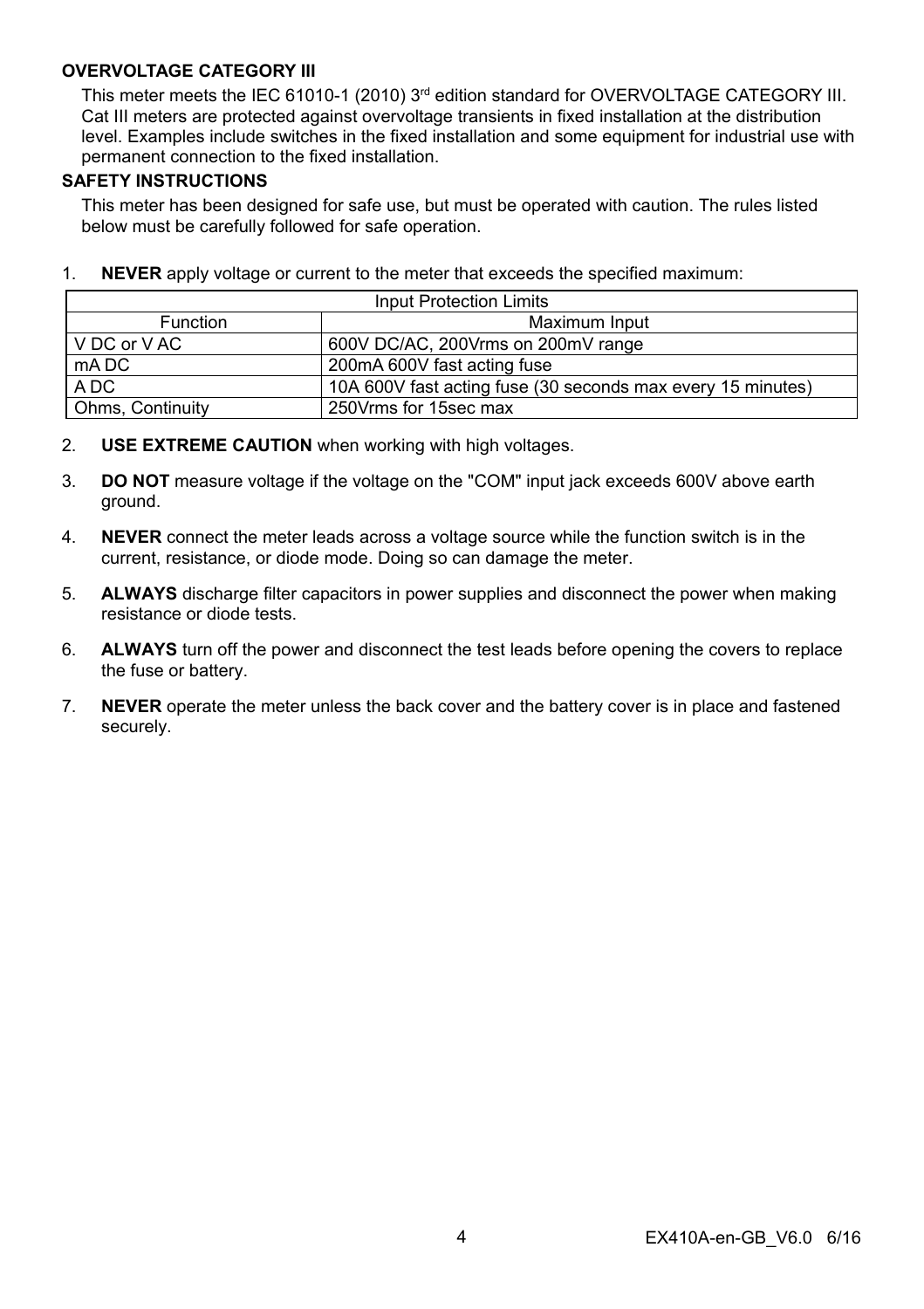## *Description*

- 1. Rubber holster (must be removed to access battery)
- 2. 2000 count LCD display
- 3. °F button for temperature measurements
- 4. °C button for temperature measurements
- 5. Function switch
- 6. mA, uA and A input jacks
- 7. COM input jack
- 8. Positive input jack
- 9. Battery check button
- 10. Hold button (freezes displayed reading)
- 11. LCD backlight button



**Note:** Tilt stand, test lead holders, and battery compartment are on rear of unit.

## *Symbols and Annunciators*

- •))) Continuity
- ₩ Diode test
- ₿ Battery status
- 美. Test lead connection error
- **HOLD** Display hold
- **ºF** Degrees Fahrenheit
- **ºC** Degrees Celsius

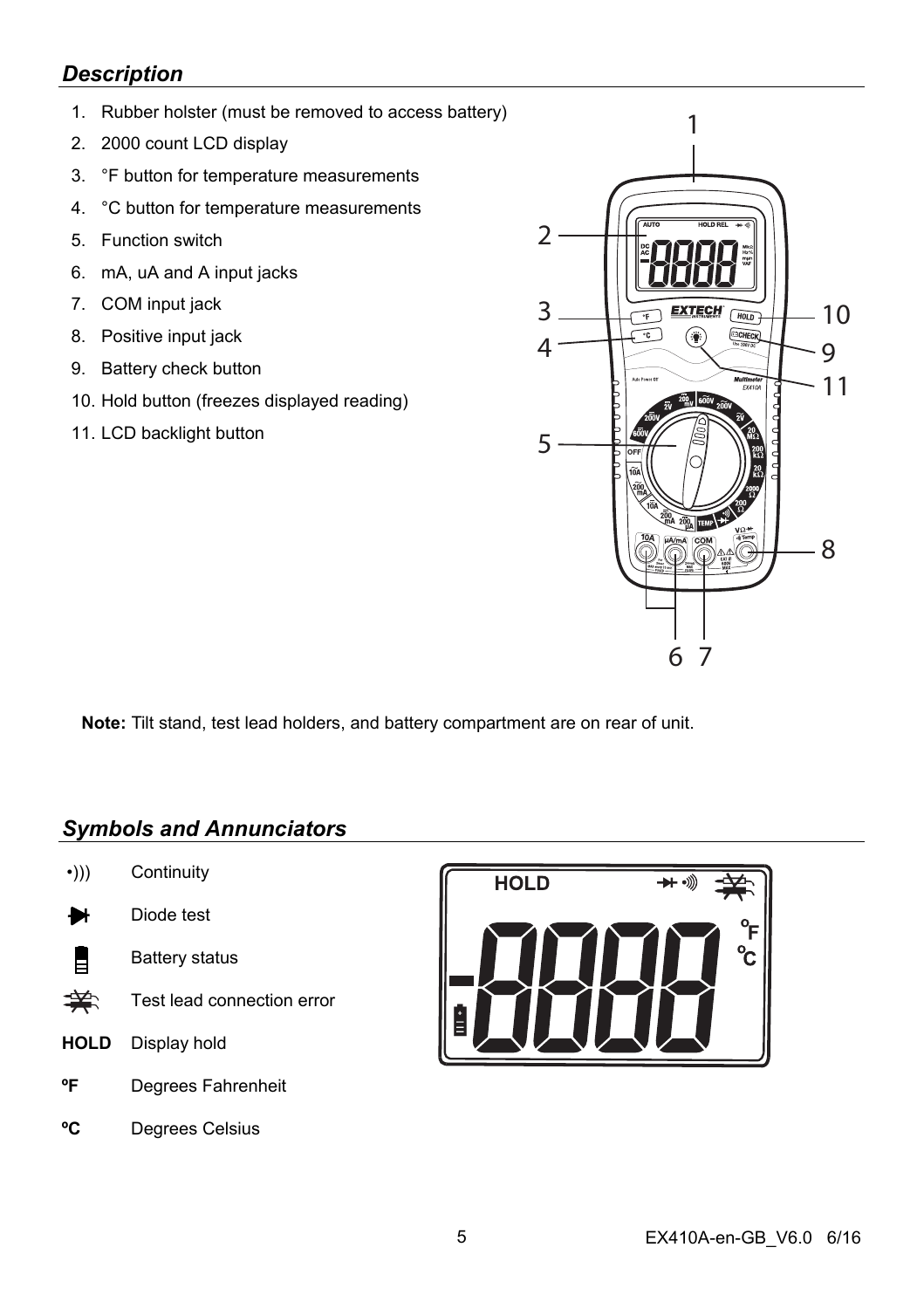## *Operating Instructions*

**WARNING**: Risk of electrocution. High-voltage circuits, both AC and DC, are very dangerous and should be measured with great care.

- 1. ALWAYS turn the function switch to the OFF position when the meter is not in use.
- 2. If "1" appears in the display during a measurement, the value exceeds the range you have selected. Change to a higher range.

**NOTE**: On some low AC and DC voltage ranges, with the test leads not connected to a device, the display may show a random, changing reading. This is normal and is caused by the high-input sensitivity. The reading will stabilize and give a proper measurement when connected to a circuit.

### **DC VOLTAGE MEASUREMENTS**

**CAUTION:** Do not measure DC voltages if a motor on the circuit is being switched ON or OFF. Large voltage surges may occur that can damage the meter.

- 1. Set the function switch to the highest  $VDC$  ( $\overline{\cdots}$ ) position.
- 2. Insert the black test lead banana plug into the negative **COM** jack. Insert the red test lead banana plug into the positive **V** jack.
- 3. Touch the black test probe tip to the negative side of the circuit. Touch the red test probe tip to the positive side of the circuit.
- 4. Read the voltage in the display. Reset the function switch to successively lower V DC positions to obtain a higher resolution reading. If the polarity is reversed, the display will show (-) minus before the value.

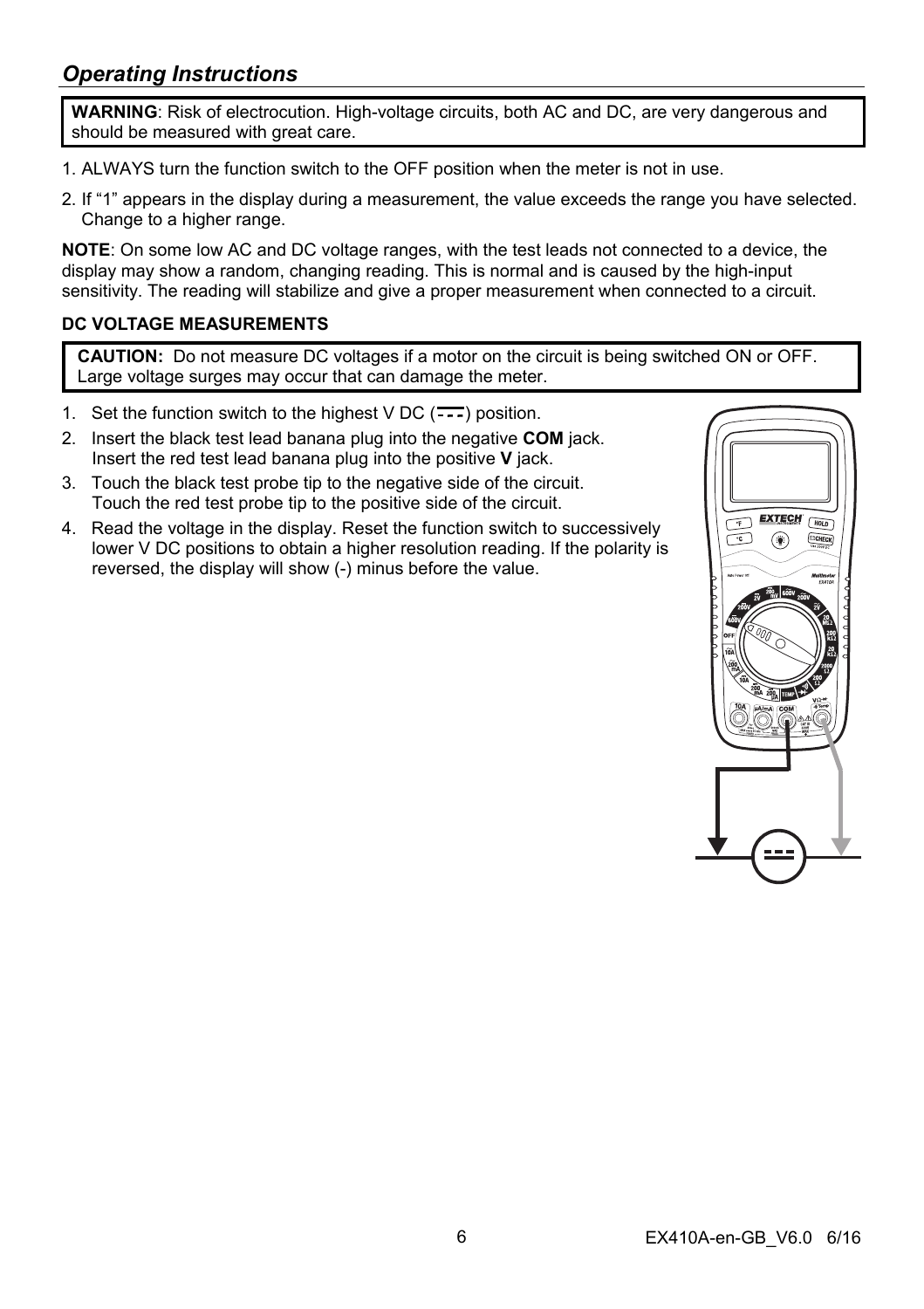## **AC VOLTAGE MEASUREMENTS**

**WARNING:** Risk of Electrocution. The probe tips may not be long enough to contact the live parts inside some 240V outlets for appliances because the contacts are recessed deep in the outlets. As a result, the reading may show 0 volts when the outlet actually has voltage on it. Make sure the probe tips are touching the metal contacts inside the outlet before assuming that no voltage is present.

**CAUTION:** Do not measure AC voltages if a motor on the circuit is being switched ON or OFF. Large voltage surges may occur that can damage the meter.

- 1. Set the function switch to the highest V AC ( $\sim$ ) position.
- 2. Insert the black test lead banana plug into the negative **COM** jack. Insert red test lead banana plug into the positive **V** jack.
- 3. Touch the black test probe tip to the neutral side of the circuit. Touch the red test probe tip to the "hot" side of the circuit.
- 4. Read the voltage in the display. Reset the function switch to successively lower V AC positions to obtain a higher resolution reading.



## **DC CURRENT MEASUREMENTS**

**CAUTION:** Do not make current measurements on the 10A scale for longer than 30 seconds. Exceeding 30 seconds may cause damage to the meter and/or the test leads.

- 1. Insert the black test lead banana plug into the negative **COM** jack.
- 2. For current measurements up to 200µA DC, set the function switch to the 200 $\mu$ A DC ( $\frac{1}{\pi}$ ) position and insert the red test lead banana plug into the **uA/mA** jack.
- 3. For current measurements up to 200mA DC, set the function switch to the 200mA DC position and insert the red test lead banana plug into the **uA/(mA** jack.
- 4. For current measurements up to 10A DC, set the function switch to the 10A DC range and insert the red test lead banana plug into the **10A** jack.
- 5. Remove power from the circuit under test, then open up the circuit at the point where you wish to measure current.
- 6. Touch the black test probe tip to the negative side of the circuit. Touch the red test probe tip to the positive side of the circuit.
- 7. Apply power to the circuit.
- 8. Read the current in the display.

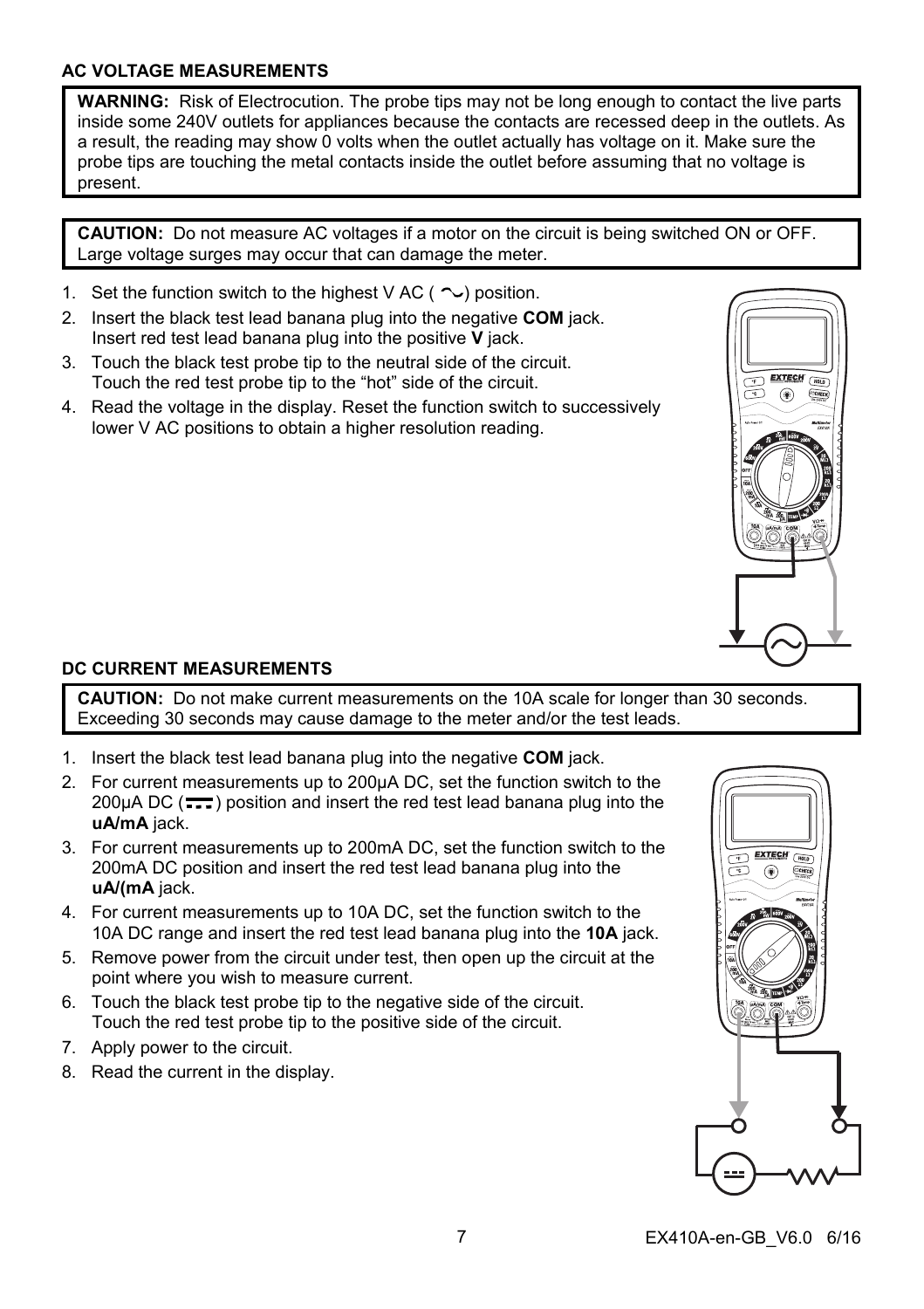## **AC CURRENT MEASUREMENTS**

**CAUTION:** Do not make current measurements on the 10A scale for longer than 30 seconds. Exceeding 30 seconds may cause damage to the meter and/or the test leads.

- 1. Insert the black test lead banana plug into the negative **COM** jack.
- 2. For current measurements up to 200mA AC, set the function switch to the highest 200mA AC ( $\sim$ ) position and insert the red test lead banana plug into the **mA** jack.
- 3. For current measurements up to 10A AC, set the function switch to the 10A AC range and insert the red test lead banana plug into the **10A** jack.
- 4. Remove power from the circuit under test, then open up the circuit at the point where you wish to measure current.
- 5. Touch the black test probe tip to the neutral side of the circuit. Touch the red test probe tip to the "hot" side of the circuit.
- 6. Apply power to the circuit.
- 7. Read the current in the display.



## **RESISTANCE MEASUREMENTS**

**WARNING:** To avoid electric shock, disconnect power to the unit under test and discharge all capacitors before taking any resistance measurements. Remove the battery and unplug the line cords.

- 1. Set the function switch to the highest  $\Omega$  position.
- 2. Insert the black test lead banana plug into the negative **COM** jack. Insert the red test lead banana plug into the positive  $\Omega$  jack.
- 3. Touch the test probe tips across the circuit or part under test. It is best to disconnect one side of the part under test so the rest of the circuit will not interfere with the resistance reading.
- 4. Read the resistance in the display and then set the function switch to the lowest  $\Omega$  position that is greater than the actual or any anticipated resistance.

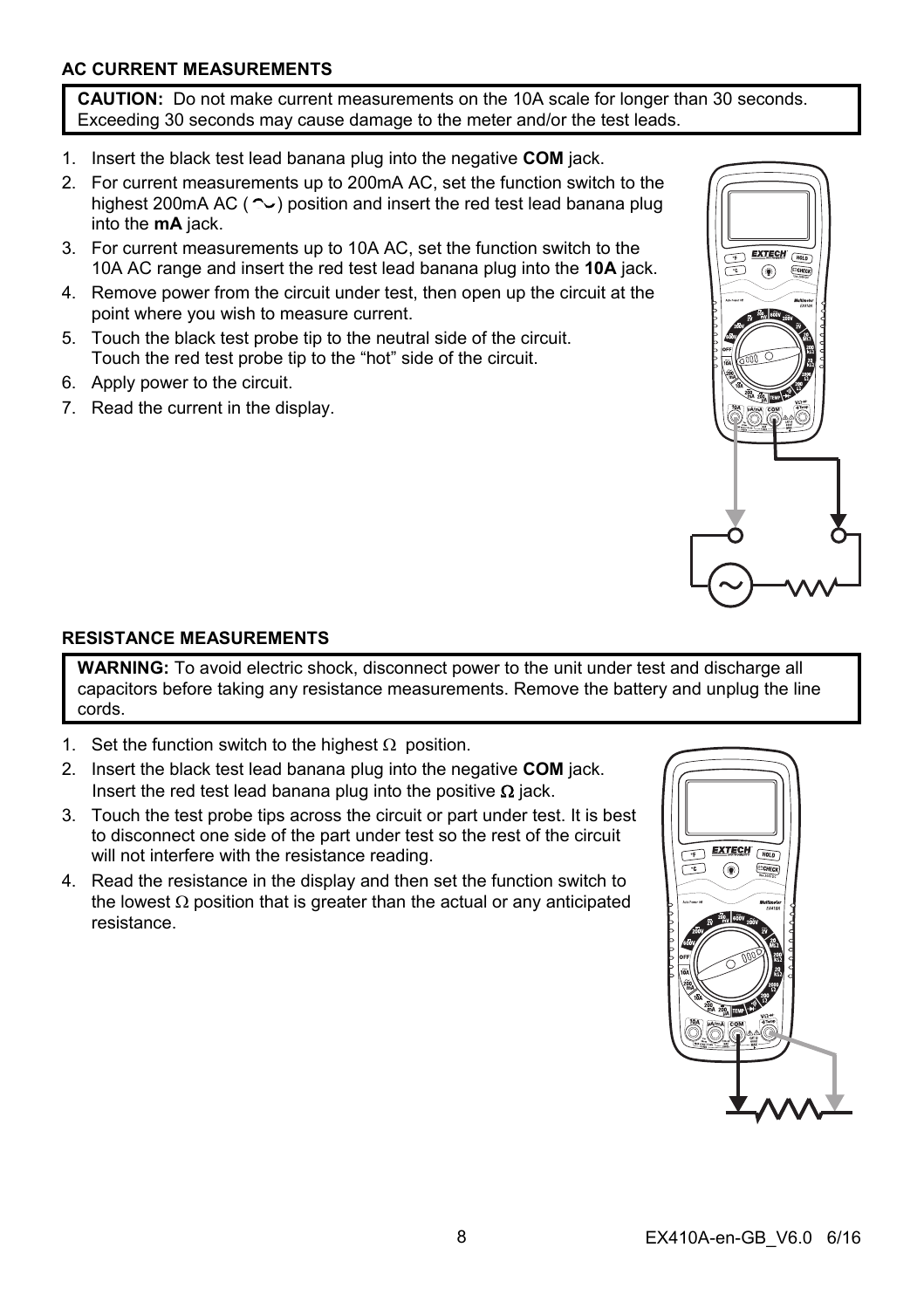## **CONTINUITY CHECK**

**WARNING:** To avoid electric shock, never measure continuity on circuits or wires that have voltage on them.

- 1. Set the function switch to the  $\blacktriangleright$   $\blacktriangleright$   $\bowtie$  position.
- 2. Insert the black lead banana plug into the negative **COM** jack. Insert the red test lead banana plug into the positive  $\Omega$  jack.
- 3. Touch the test probe tips to the circuit or wire you wish to check.
- 4. If the resistance is less than approximately 150 $\Omega$ , the audible signal will sound. If the circuit is open, the display will indicate "1".

## **DIODE TEST**

- 1. Insert the black test lead banana plug into the negative **COM** jack and the red test lead banana plug into the positive **diode** jack.
- 2. Turn the rotary switch to the  $\blacktriangleright$   $\blacktriangleright$   $\bowtie$  position.
- 3. Touch the test probes to the diode under test. Forward bias will typically indicate 400 to 1000. Reverse bias will indicate "**1** ". Shorted devices will indicate near 0 and the continuity beeper will sound. An open device will indicate "**1** " in both polarities.

## **TEMPERATURE MEASUREMENTS**

- 1. Set the function switch to the TEMP position.
- 2. Insert the Temperature Probe into the Temperature Socket, making sure to observe the correct polarity.
- 3. Press the ºC or ºF button for the desired units.
- 4. Touch the Temperature Probe head to the part whose temperature you wish to measure. Keep the probe touching the part under test until the reading stabilizes.
- 5. Read the temperature in the display.
- Note: The temperature probe is fitted with a type K mini connector. A mini connector to banana connector adaptor is supplied for connection to the input banana jacks.









1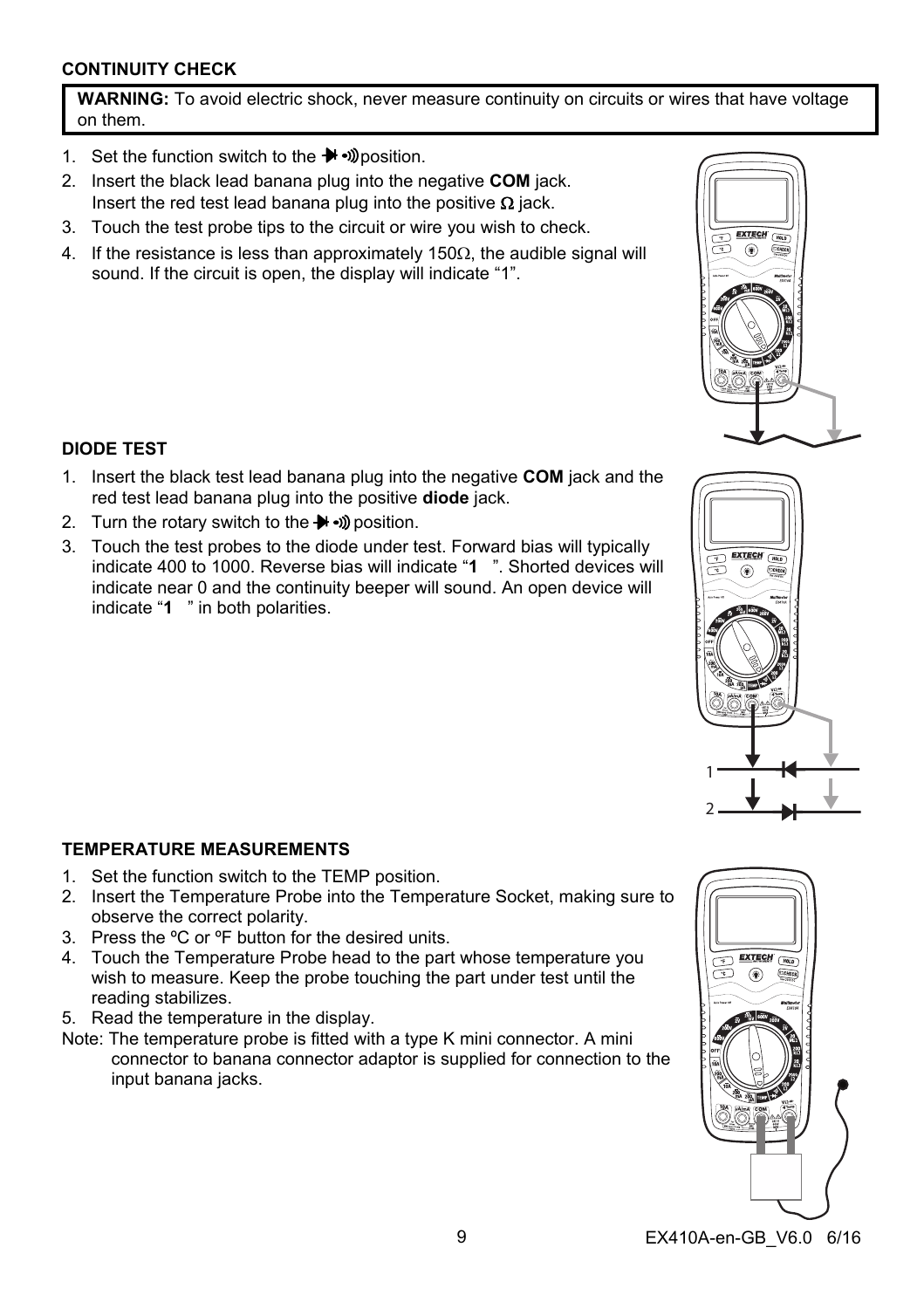#### **DISPLAY BACKLIGHT**

Press and hold the  $\ddot{\Omega}$  button to turn on the display backlight function. The backlight will automatically turn off after 15 seconds.

#### **BATTERY CHECK**

The<sup>TT-T</sup>CHECK function tests the condition of the 9V battery. Set the function switch to the 200VDC range and press the CHECK button. If the reading is less than 8.5, battery replacement is recommended.

#### **HOLD**

The hold function freezes the reading in the display. Press the HOLD key momentarily to activate or to exit the hold function.

#### **AUTO POWER OFF**

The auto off feature will turn the meter off after 15 minutes.

#### **LOW BATTERY INDICATION**

If the  $\blacksquare$  icon appears in the display, the battery voltage is low and the battery should be replaced.

#### **WRONG CONNECTION INDICATION**

The  $\Rightarrow$  icon will appear in the upper right conner of the display and the buzzer will sound whenever the positive test lead is inserted into the 10A or uA/mA input jack and a non-current (green) function is selected. If this occurs, turn the meter off and reinsert the test lead into the proper input jack for the function selected.

## *Specifications*

| Function          | Range                  | Resolution         | Accuracy                                  |                                 |
|-------------------|------------------------|--------------------|-------------------------------------------|---------------------------------|
| DC Voltage        | 200mV                  | 0.1 <sub>m</sub>   | $\pm$ (0.3% reading + 2 digits)           |                                 |
| (VDC)             | 2V                     | 0.001V             | $\pm$ (0.5% reading + 2 digits)           |                                 |
|                   | 200V                   | 0.1V               |                                           |                                 |
|                   | 600V                   | 1V                 | $\pm$ (0.8% reading + 2 digits)           |                                 |
| <b>AC Voltage</b> |                        |                    | 50 to 400Hz                               | 400Hz to 1kHz                   |
| (VAC)             | 2V                     | 0.001V             | $\pm$ (1.0% reading +6 digits             | $\pm$ (2.0% reading + 8 digits  |
|                   | 200V                   | 0.1V               | $\pm$ (1.5% reading +6 digits             | $\pm$ (2.5% reading +8 digits   |
|                   | 600V                   | 1V                 | $\pm$ (2.0% reading +6 digits             | $\pm$ (3.0% reading +8 digits   |
| DC Current        | 200µA                  | 0.1 <sub>µ</sub> A | $\pm$ (1.5% reading + 3 digits)           |                                 |
| (ADC)             | 200 <sub>m</sub> A     | 0.1 <sub>m</sub> A |                                           |                                 |
|                   | 10A                    | 0.01A              | $\pm$ (2.5% reading + 3 digits)           |                                 |
| <b>AC Current</b> |                        |                    | 50 to 400Hz                               | 400Hz to 1kHz                   |
| (A AC)            | 200 <sub>m</sub> A     | 0.1 <sub>m</sub> A | $\pm$ (1.8% reading +8 digits             | $\pm$ (2.5% reading +10 digits) |
|                   | 10A                    | 0.01A              | $\pm$ (3.0% reading +8 digits)            | $\pm$ (3.5% reading +10 digits) |
| Resistance        | $200\Omega$            | $0.1\Omega$        | $\pm$ (0.8% reading +4 digits)            |                                 |
|                   | $2000\Omega$           | $1\Omega$          | $\pm$ (0.8% reading +2 digits)            |                                 |
|                   | $20k\Omega$            | $0.01k\Omega$      | $\pm$ (1.0% reading +2 digits)            |                                 |
|                   | $200k\Omega$           | $0.1k\Omega$       |                                           |                                 |
|                   | $20M\Omega$            | $0.01M\Omega$      | $\pm$ (2.0% reading +5 digits)            |                                 |
| Temperature       | -20 to $750^{\circ}$ C | $1^{\circ}$ C      | $\pm$ (3.0% reading +3 digits)            |                                 |
|                   | -4 to 1382°F           | 1ºF                | (meter only, probe accuracy not included) |                                 |

**NOTE:** Accuracy specifications consist of two elements:

(% reading) – This is the accuracy of the measurement circuit.

(+ digits) – This is the accuracy of the analog to digital converter.

**NOTE:** Accuracy is stated at 18°C to 28°C (65°F to 83°F) and less than 75% RH.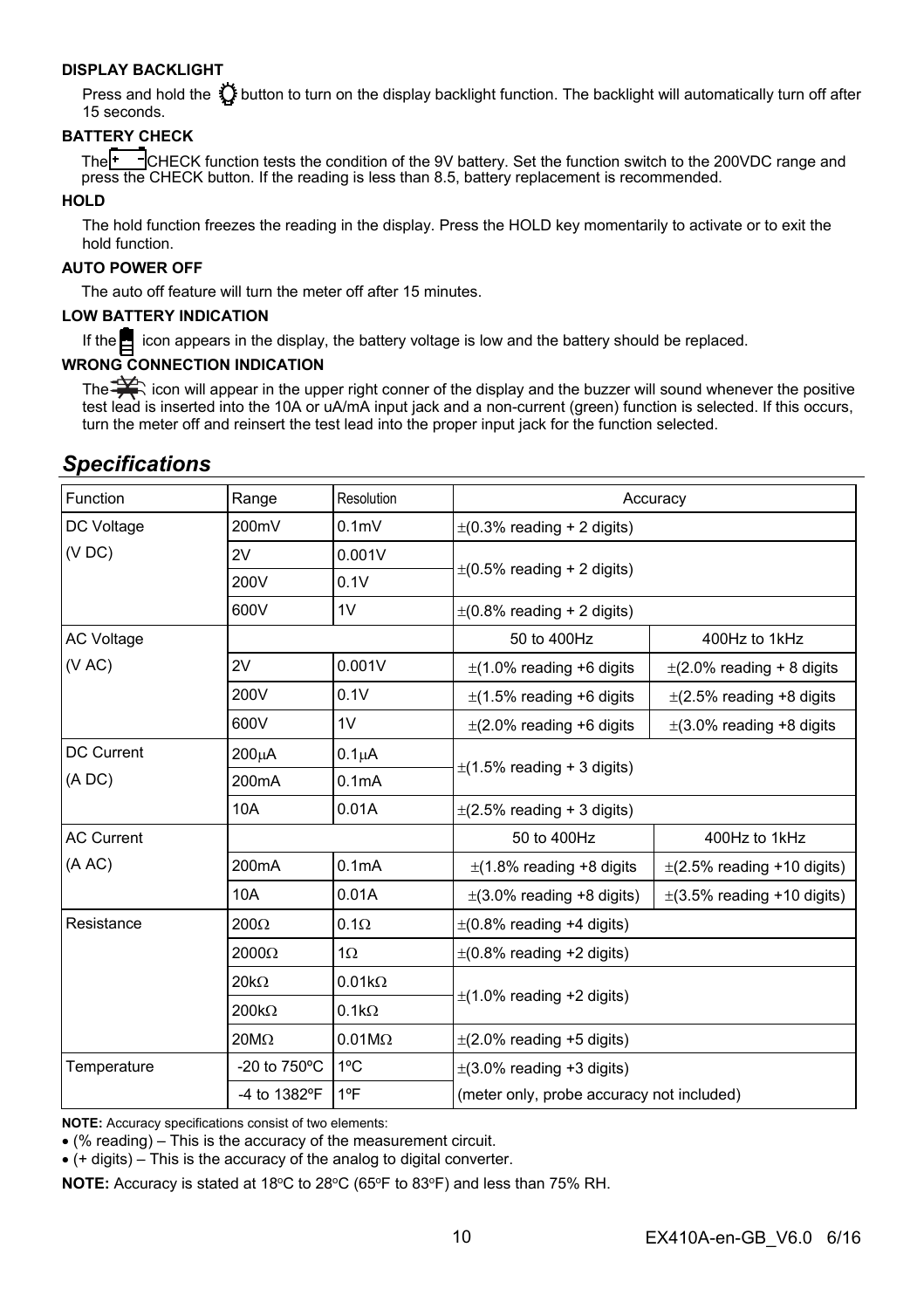## **General Specifications**

| <b>Diode Test</b>             | Test current of 1mA maximum, open circuit voltage 2.8V DC typical                                                                                                      |
|-------------------------------|------------------------------------------------------------------------------------------------------------------------------------------------------------------------|
| <b>Continuity Check</b>       | Audible signal when resistance is less than approximately 150 $\Omega$                                                                                                 |
| Input Impedance               | $10M\Omega$                                                                                                                                                            |
| <b>AC Response</b>            | Average responding                                                                                                                                                     |
| <b>ACV Bandwidth</b>          | 50Hz to 1kHz                                                                                                                                                           |
| DCA voltage drop              | 200mV                                                                                                                                                                  |
| Display                       | 3 1/2 digit, 2000 count LCD, 0.9" digits                                                                                                                               |
| <b>Auto-Power Off</b>         | Meter switches OFF after 15 minutes (approximately) of inactivity                                                                                                      |
| Overrange indication          | "1" is displayed                                                                                                                                                       |
| <b>Polarity</b>               | Automatic (no indication for positive polarity); Minus (-) sign for negative<br>polarity.                                                                              |
| <b>Measurement Rate</b>       | 2 times per second, nominal                                                                                                                                            |
| <b>Low Battery Indication</b> | " = " is displayed if battery voltage drops below operating voltage                                                                                                    |
| <b>Battery</b>                | One 9 volt (NEDA 1604) battery                                                                                                                                         |
| <b>Fuses</b>                  | mA, µA ranges; 0.2A/600V fast blow<br>A range; 10A/600V ceramic fast blow                                                                                              |
|                               | Operating Temperature 5°C to 40°C (41°F to 104°F)                                                                                                                      |
| <b>Storage Temperature</b>    | -20°C to 60°C (-4°F to 140°F)                                                                                                                                          |
| <b>Operating Humidity</b>     | Max 80% up to 31°C (87°F) decreasing linearly to 50% at 40°C (104°F)                                                                                                   |
| <b>Storage Humidity</b>       | $< 80\%$                                                                                                                                                               |
| <b>Operating Altitude</b>     | 2000 meters (7000ft.) maximum                                                                                                                                          |
| Weight                        | 342g (0.753lb) (includes holster)                                                                                                                                      |
| Size                          | 187 x 81 x 50mm (7.36" x 3.2" x 2.0") (includes holster)                                                                                                               |
| <b>Safety</b>                 | For indoor use and in accordance with the requirements for double<br>insulation to: EN61010-1 (2010) 3rd edition Overvoltage Category III<br>600V, Pollution Degree 2. |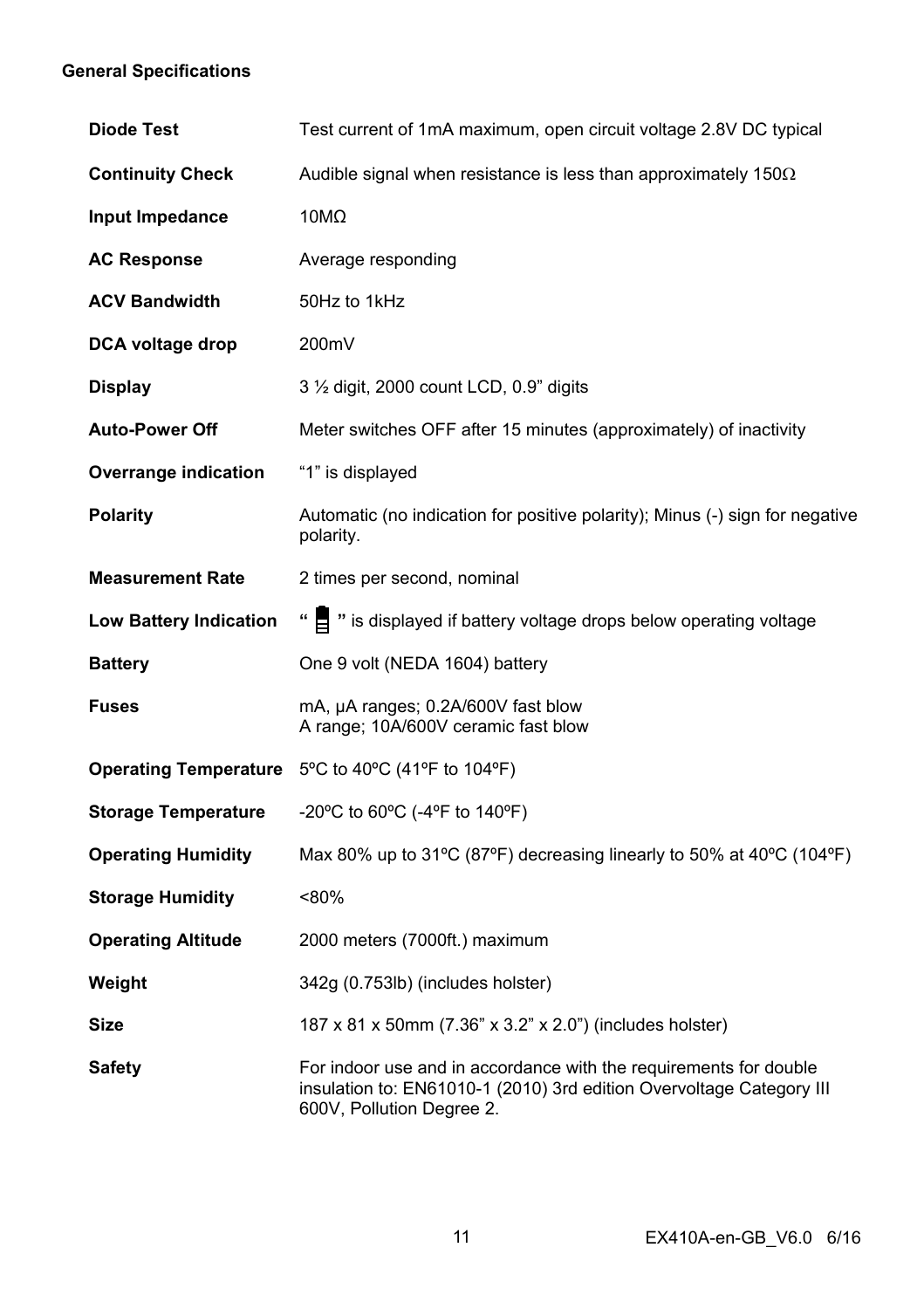## *Maintenance*

**WARNING:** To avoid electrical shock, disconnect the meter from any circuit, remove the test leads from the input terminals, and turn OFF the meter before opening the case. Do not operate the meter with an open case.

This MultiMeter is designed to provide years of dependable service, if the following care instructions are performed:

- 1. **KEEP THE METER DRY**. If it gets wet, wipe it off.
- 2. **USE AND STORE THE METER IN NORMAL TEMPERATURES.** Temperature extremes can shorten the life of the electronic parts and distort or melt plastic parts.
- 3. **HANDLE THE METER GENTLY AND CAREFULLY.** Dropping it can damage the electronic parts or the case.
- 4. **KEEP THE METER CLEAN.** Wipe the case occasionally with a damp cloth. DO NOT use chemicals, cleaning solvents, or detergents.
- 5. **USE ONLY FRESH BATTERIES OF THE RECOMMENDED SIZE AND TYPE.** Remove old or weak batteries so they do not leak and damage the unit.
- 6. **IF THE METER IS TO BE STORED FOR A LONG PERIOD OF TIME**, the batteries should be removed to prevent damage to the unit.

### **Battery Replacement**

- 1. Remove the Phillips head screw that secures the rear battery door
- 2. Open the battery compartment
- 3. Replace the 9V battery
- 4. Secure the battery compartment



Never dispose of used batteries or rechargeable batteries in household waste. As consumers, users are legally required to take used batteries to appropriate collection sites, the retail store where the batteries were purchased, or wherever batteries are sold.

**Disposal:** Do not dispose of this instrument in household waste. The user is obligated to take end-oflife devices to a designated collection point for the disposal of electrical and electronic equipment.

#### **Other Battery Safety Reminders**

- o Never dispose of batteries in a fire. Batteries may explode or leak.
- o Never mix battery types. Always install new batteries of the same type.

**WARNING:** To avoid electric shock, do not operate the meter until the battery cover is in place and fastened securely.

**NOTE:** If the meter does not work properly, check the status of the fuses and batteries and ensuring proper insertion.